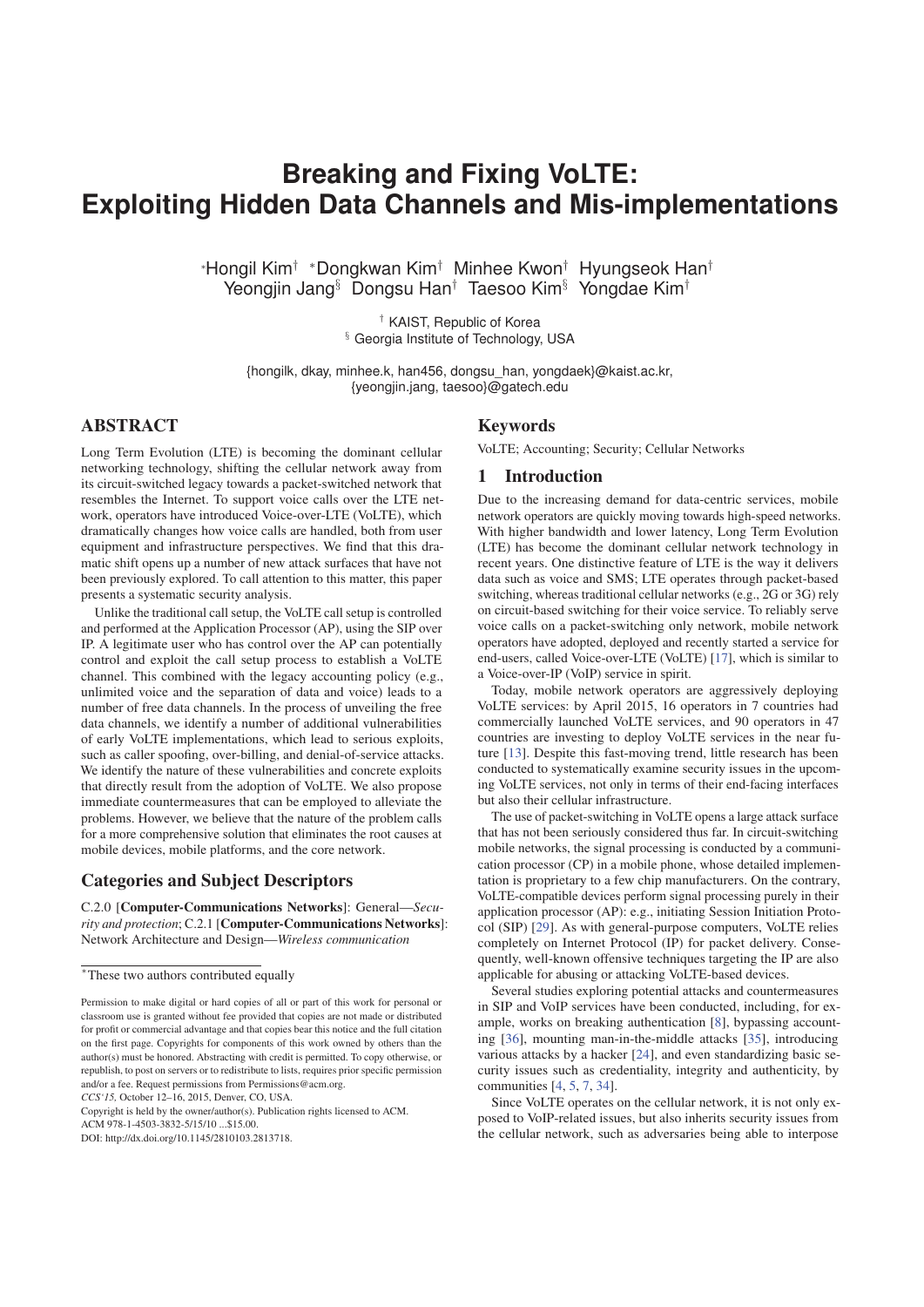the signal processing itself. For example, unlike VoIP services, the LTE network provides a communication channel (which is called a *bearer*) with guaranteed bandwidth, once a VoLTE call is established. As it becomes easy to interpose call signaling with VoLTE functionality, an adversary can create and utilize private communication channel for peer-to-peer data exchange, which is not a supported feature in cellular networks. Furthermore, since most operators do not charge the use of a dedicated channel for VoLTE service, an adversary can utilize it without being charged.

More seriously, its implementation caveats in authentication and session management for VoLTE make its infrastructure vulnerable, and, therefore, an adversary can easily mount various attacks that bypass the security policy of VoLTE.

Regarding problems with user equipment (UE), VoLTE opens a security loophole whereby an adversary can make a call without suitable permission for voice, since the current permission model for Android devices is only suitable for legacy circuit-switching calls.

In this paper, we first present problems of commercially deployed VoLTE services in 5 operators in the United States and Korea<sup>1</sup>. These problems are mainly caused by legacy policies and the immature software infrastructure of VoLTE. To show the motivation for addressing these problems, we demonstrate various attacks that (1) piggyback a hidden, free data channel (e.g., free extra bandwidth to the adversary), (2) bypass VoLTE's accounting system (e.g., direct calling bypassing the charging server), and (3) abuse the VoLTE service (e.g., caller spoofing, overbilling attack)

In addition, we propose immediate and potential countermeasures for these problems. For immediate solutions, 1) operators may deploy DPI (Deep Packet Inspection) for detecting a hidden data channel, 2) strict session management on both the phone and operator side is required, and 3) cellular gateways have to be fixed to prevent hidden channels. As a longer term solution, we suggest changing the accounting policy of operators, and tighter security implementation at the mobile devices. To completely eliminate problems, however, cellular operators, device manufacturers, and mobile platform providers must draw up a comprehensive solution.

To summarize, we make the three following contributions:

- To the best of our knowledge, this is the first attempt to analyze the security loopholes of commercially deployed VoLTE services. We found three previously unknown security issues on VoLTE: 1) hidden data channels in VoLTE services, 2) misimplementation of the cellular operators, and 3) fundamental problems in the mobile devices.
- To show the motivation for addressing these problems, we successfully demonstrate an attack that enables a free data channel, and various abuse attacks including call spoofing and denial-of-service. At the time of the submission, all bugs and exploits are reported to operators.
- We proposed effective, immediate countermeasures, and further devise a long-term and comprehensive solution that can eliminate current security issues in the VoLTE service.

The rest of the paper is organized as follows. §2 presents an overview of the VoLTE system with the network architecture and call setup procedure including the accounting policy of real operators. In §3, we bring up current problems and threats of deployed VoLTE services through an analysis of VoLTE call flow. We explain the details of hidden data channel attacks and implementation details



Figure 1: Two-folded architecture of 3G and LTE networks. Mobility Management Entity (MME) in LTE stands for user mobility.

along with the measurement results in §4. §5 introduces possible attacks caused by several implementation flaws in the VoLTE service. In §6, we provide countermeasures of our attacks and discuss immediate and fundamental solutions. §7 includes related work, and we conclude our study and present directions for future work in §8.

# 2 Background

# 2.1 LTE Network Infrastructure

A cellular network comprises two architectural components: an access network that the UE connects to, and a core network that supports its cellular infrastructure. Figure 1 illustrates the two-folded architecture of 3G and LTE networks. The access network (left side) is a radio connection where the UE accesses a base station (e.g., NodeB in 3G and evolved NodeB, shortly eNodeB in LTE). On the other hand, the core network (gray region) handles service-level connections such as voice calls and the Internet (e.g., PSTN in 3G and IMS [3] in LTE). IMS stands for IP Multimedia Subsystem, and it offers IP-based voice calls and multimedia services by using the SIP (bottom), and PSTN stands for Public Switched Telephone Network, a typical public telephone network (top). 4G GWs in the core network consist of Serving Gateway (S-GW) and P-GW. S-GW is a mobility anchor for inter eNodeB handover and relays the traffic between 2G/3G systems and P-GW. Meanwhile, the P-GW manages PDN connection between a UE and a service. It is also responsible for packet filtering and charging, which are crucial functions for preventing accounting bypass and service abuse attacks.

The major difference between 3G (top) and LTE (bottom) networks is in the way they deliver data in the core network. The 3G network separates network domains into packet-switching for the Internet connection and circuit-switching for phone calls. The mobile switching center (MSC) in the circuit-switching domain transfers voice calls, and the 3G gateways enable data communication in the packet-switching domain. In contrast, the LTE network only operates through the packet-switching domain; as it does not have a circuit-switching domain, its voice calls either fall back into the 3G network (also known as Circuit Switched Fallback, or CSFB in short) or the LTE provides a VoLTE solution to transfer both voice calls and data to the packet-switching domain, which does not require any fallback to the 3G circuit-switching network.

<sup>&</sup>lt;sup>1</sup>We performed experiments on 6 operators, but we failed to connect to one operator's VoLTE service, unlike its advertised service coverage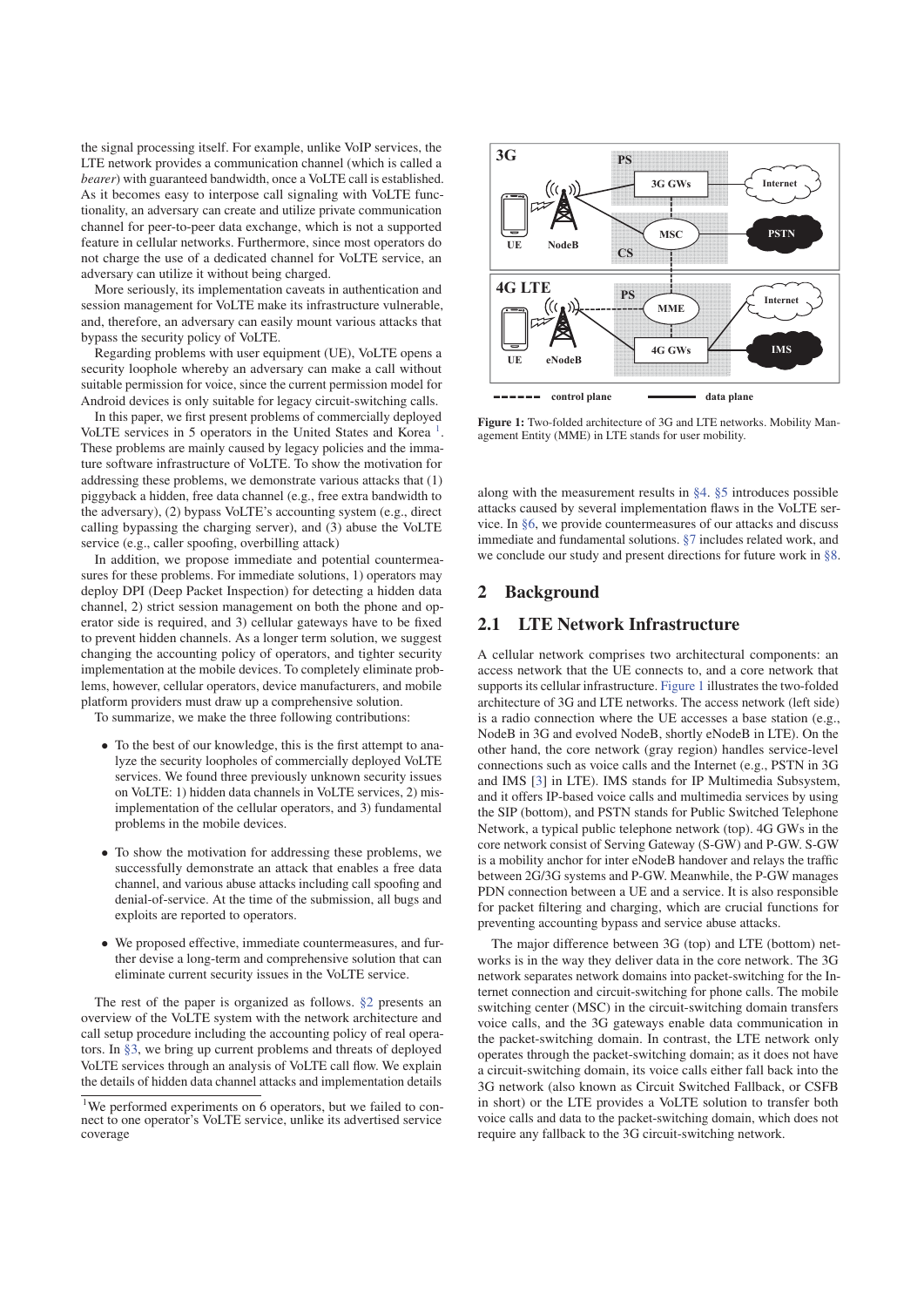

Figure 2: Overview of Epacket-switching and IMS protocols in VoLTE; registration and call setup between a UE and a LTE network.

# 2.2 VoLTE Service

VoLTE service is introduced to deliver voice calls over the packetswitching based LTE network. The service utilizes an IMS network based on SIP, similar to VoIP service over the LTE network. To establish a voice call, a UE follows standard procedures as depicted in Figure 2.

To connect to the LTE network,  $(1)$  a UE first contacts the eNodeB, and then  $\Omega$  the UE registers itself to the Evolved Packet System (EPS), establishing an Internet Protocol (IP) connection, which is identified by a *default bearer*. Note that this IP address is different from the one used for data connection. In other words, every phone supporting VoLTE is assigned two IP addresses: one for voice and the other for data [2]. Once the UE has an IP connection to VoLTE, 3 the UE connects to the IMS network and the IMS server authenticates whether the device is allowed for the VoLTE service.

If authenticated,  $\ddot{A}$  the UE can make a voice call through the SIP signaling service, provided by Call Session Control Function (CSCF) servers. When a call session is established, 5 a *dedicated bearer* is created to identify voice-related traffics and  $\odot$  all voice packets are transferred through this dedicated bearer.  $\left(\overline{7}\right)$  Upon call termination, the bearer used for the voice session is released.

Note that two bearers are used to enable a connection in the VoLTE service. The default bearer established during the EPS registration is for call signaling. Once the default bearer has been established, all the incoming and outgoing SIP packets are bound to this bearer. According to the 3GPP specification [1], this default bearer has the highest priority among all possible bearers for voice or data services. The main reason for this different prioritization is to support the QoS of a phone call, similar to circuit-switching based routing. When a phone call is made, the IMS Packet Data Network (PDN) temporarily creates a dedicated bearer that has a lower priority than the default one. This dedicated bearer, however, has a higher priority than the bearers for data services. Although the dedicated bearer has the same IMS PDN address as the default bearer, it operates by different rules that make voice packets with the negotiated media port go through the dedicated bearer.

# 2.3 VoLTE Signaling Protocol

Call Signaling. Figure 3 illustrates the call setup procedure between two UEs, UE-A and UE-B. This can be considered as a more detailed version of Figure 2 from  $\overline{q}$  to  $\overline{q}$ , corresponding to the VoIP protocol. To initiate a VoLTE call to UE-B, UE-A first generates



Figure 3: VoLTE signaling (SIP) flow of Call setup and tear down

an INVITE message and sends it to a SIP server  $2$ . The INVITE message contains a description of the caller's phone number, IP address, and media characteristics: a port number, encoding scheme, and QoS parameters for media communication. Upon receiving the INVITE message, the SIP server responds to UE-A with a TRYING (100) message, and then it relays INVITE to UE-B after checking if the message is valid. Upon receiving the INVITE message, UE-B responds with RINGING (180) and SESSION PROGRESS (183) to indicate its call session is being processed. In response to the SESSION PROGRESS message, UE-A sends a progress ack (PRACK) message.

If the user accepts the call at UE-B, it sends an OK (200) message containing information similar to the INVITE message. When the SIP server receives OK (200), it routes this message to UE-A and starts charging the calling session. As soon as UE-A receives OK (200), an end-to-end media session for voice data is established between UE-A and UE-B. This media session contains a dedicated bearer for both UE-A and UE-B, and a media proxy in the IMS network. Typically, this media session is implemented using RTP (Real Time Protocol) on top of UDP. When either of the UEs wants to terminate the call, it sends a BYE message to the SIP server. Upon receiving such a message, the SIP server stops charging the call session and routes BYE to the other UE, and terminates the media proxy.

Call Management in the UE. After a call session is established, UEs transfer voice data to each other through the established media channel. The smartphones we used for our experiment have two processors: an application processor (AP) for running the smartphone operating system (e.g. Android) and user applications; and a communication processor (CP) for handling radio access and radio-related signaling.

Call signaling is handled by a SIP client running in the AP. This SIP client binds its socket on a specific port (default: 5060) to communicate with SIP servers. Meanwhile, the CP has a digital signal processing (DSP) module that handles radio communication with

<sup>&</sup>lt;sup>2</sup>In this paper, for simplicity, we use the SIP server to represent all Call Session Control Function (CSCF) servers in the IMS network.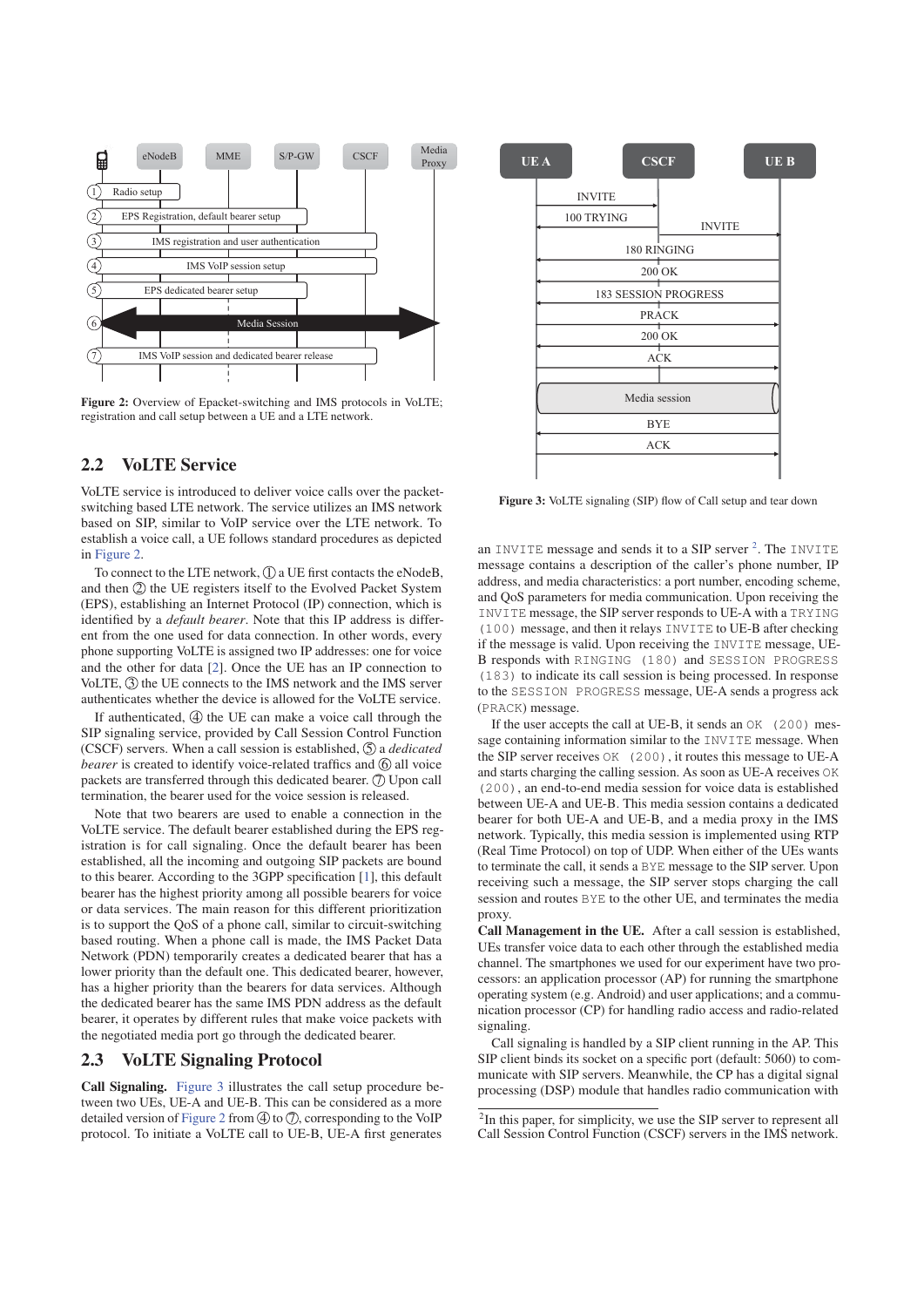|                                                          | $US-1$    | $US-2$         | $KR-1$     | $KR-2$     | $KR-3$     |
|----------------------------------------------------------|-----------|----------------|------------|------------|------------|
| Network protocol                                         | IPv6      | $IPv6 + IPSec$ | IPv4       | IPv4       | IPv6       |
| Transport protocol for SIP                               | TCP & UDP | TCP & UDP      | <b>UDP</b> | <b>UDP</b> | <b>UDP</b> |
| Encryption algorithm for IPSec                           |           | AES            |            |            |            |
| Capability of changing SIP source port                   |           | X              |            |            |            |
| Existence of a media proxy                               | x         | ✓              | x          |            |            |
| Capability of sending random data through media session  |           |                |            |            |            |
| Capability of changing QoS parameter specified in INVITE | ×         | ×              | ×          | x          |            |
| Free use of audio data                                   |           |                |            |            |            |

Table 1: Characteristics of VoLTE services on tested carriers

base stations as well as audio data from a speaker and a microphone. Upon receiving voice traffic from a radio channel, the CP processes the voice packets and forwards only audio data to the AP, which lessens the computational burden of the AP.

# 3 Empirical Analysis of VoLTE Services

In this section, we describe our empirical security analysis on the current implementation of VoLTE services by commercial, deployed mobile cellular network operators. We examined five major carriers <sup>3</sup> in the United States and Korea, the two countries with the highest LTE penetration ratio for VoLTE service [20].

For our security analysis, we do not assume a privileged adversary that has physical access to a core network. Instead, we consider an adversary who is legitimately subscribed to an LTE network. Therefore, the adversary considers the actual implementation of cellular networks as a blackbox. This implies that the adversary can only access the public information and infer implementation by analyzing the behaviors of the VoLTE service. Also, the adversary is allowed to have full permission of her mobile devices to have access to raw sockets or the device interface in the Android kernel. In short, the adversary may have root access to the phone.

In the rest of this section, we first describe an interesting accounting policy that we discovered from the VoLTE carriers: discrepancy of the accounting policy and its cost model. After understanding the accounting policy, we explain a hidden, free data channel that we found in the current VoLTE protocol, and how to exploit the discrepancy. We then describe several security problems that we found in the commodity VoLTE services.

# 3.1 Accounting of VoLTE Calls

While VoLTE is implemented on the packet-switching network (i.e. it runs on IP), it applies a legacy time-based charging policy as in 3G networks. Traditionally, a voice call delivered through the circuitswitching network is charged according to the duration of time it occupies the channel (e.g. \$15 for 225 minutes). In contrast, data connection through a packet-switching network is charged based on byte-usage (e.g. \$15 for 1GB). As VoLTE utilizes only a packetswitching network, it consumes the same byte-usage as for the data connection. Despite this, it is quite odd that the majority of carriers still charge the voice service by time duration. This *discrepancy* could complicate accounting procedures, since different IP addresses are used for both data and voice, and their accounting units are different. Furthermore, many operators recently provide unlimited

calls among VoLTE users as a default pricing plan, which could be used as a free data channel, if exploited.

# 3.2 Analyzing Hidden Data Channel

With the problems outlined above as motivation, we conducted a thorough empirical analysis of current VoLTE services. To determine how accounting on VoLTE could be bypassed, we first analyzed the 3GPP specifications for the VoLTE protocol. We then examined the implementation of target carriers (five carriers) by examining actual traffic between a UE and the cellular core in order to check if there exists any exploitable vulnerability.

#### *3.2.1 Potential Free Data Channels*

As mentioned above, the accounting for VoLTE call starts when a SIP server receives OK (200) from UE-B, the receiver. Thus, if UE-B does not send OK (200) to the SIP server, then the call may not be charged.

An adversary may also consider either sending data by encapsulating it into SIP messages (e.g. messages before OK (200) such as INVITE) or directly sending OK (200) to UE-A, the sender, bypassing the SIP server. Since each UE already has an IP address for its default VoLTE bearer, UE-A can send SIP messages directly to the other UE using this address if it's not blocked by the carrier's implementation.

Furthermore, according to the 3GPP specification [3], the QoS parameter for voice traffic is specified in the INVITE message. Thus, if an adversary could manipulate this parameter, she would be able to increase the bandwidth for sending a large amount of data.

Note that the above potentially free data channels could be easily blocked or detected by SIP network flow analysis. However, what if an adversary embeds the data in the media session? Detecting this requires significant implementation effort, as the carrier needs to check if the data in the media session are voice or not.

In summary, an adversary may try to 1) squeeze data into SIP packets, 2) send data directly to the receiver, or 3) send data over the media session.

#### *3.2.2 Empirical Analysis*

With the knowledge of the signaling protocol of VoLTE, we analyzed the actual call flow in the top five carriers. The characteristics of the service of each carrier are summarized in Table 1. Note that each carrier supports different smartphones for VoLTE and still only a limited number of models support VoLTE. For the analysis, we used the following four models: Samsung Galaxy S5, S4, and LG G3. In each experiment, we used at least two different models among them. Transport protocol. To send/receive SIP messages, Korean operators use UDP only, whereas U.S. operators use both UDP and TCP.

<sup>&</sup>lt;sup>3</sup>We intentionally anonymized the names of carriers to protect them until all operators fix the problems we identified.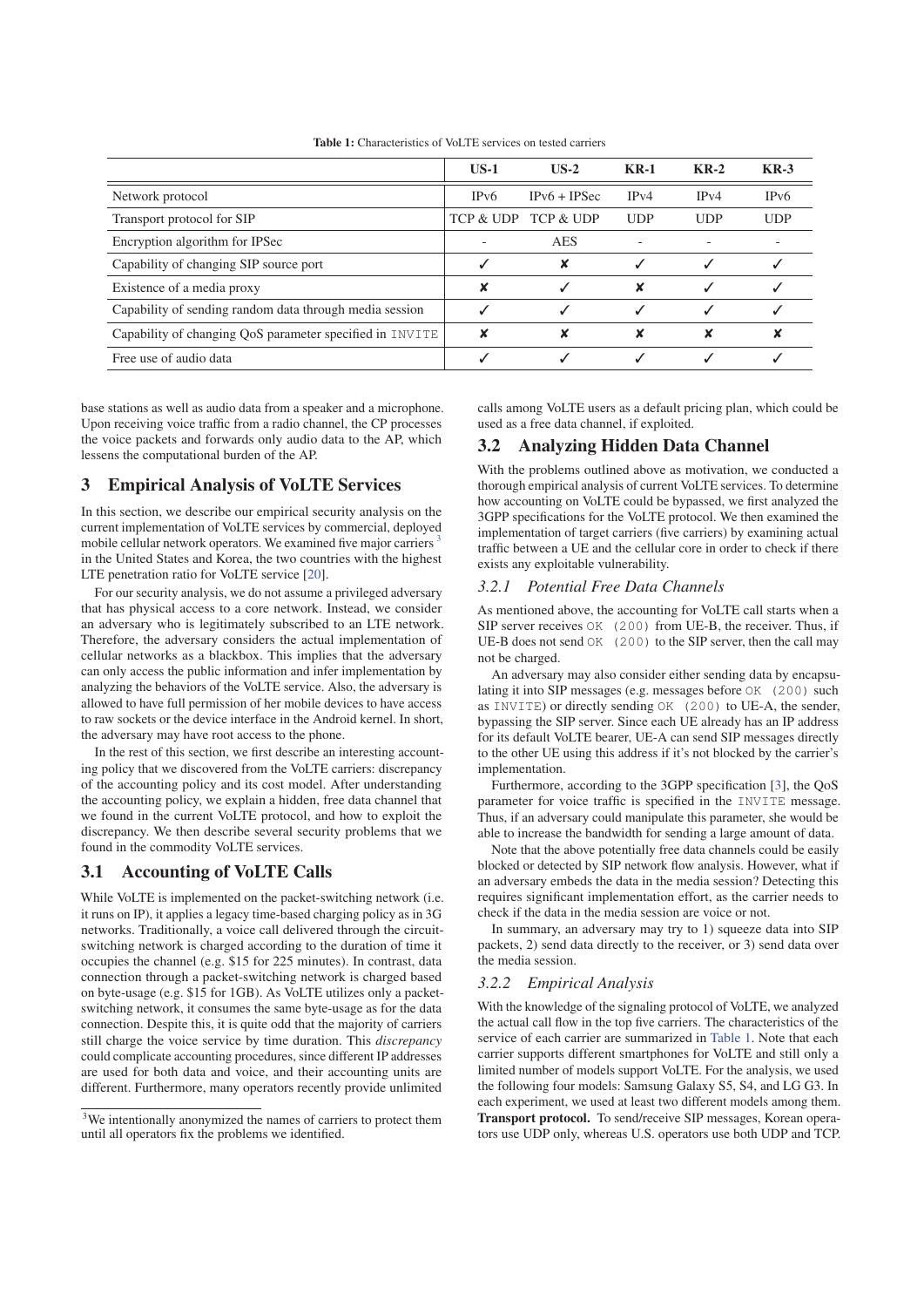We discovered that the U.S. operators send response messages such as ACK or PRACK using UDP, while TCP is used for all other SIP messages. One of the U.S. operators protects SIP messages using IPsec with AES encryption. Fortunately, we were able to change the encryption algorithm of IPsec from AES to Null by modifying configuration file for SIP in the UE side. It should also be noted that we were able to analyze call flows in plaintext. Furthermore, we identified that an IPsec daemon running on the phone automatically wraps packets with a specific SIP port into the IPsec tunnel. By utilizing this daemon, we were able to send SIP messages to a SIP server.

Changing a SIP source port. Since the native SIP client in UE-A is already listening on a pre-defined port, other custom applications cannot bind to this port. Therefore, we checked if SIP servers accept other source ports, and found that all operators except one U.S. operator allow that. This could be problematic if a malicious app initiates VoLTE sessions. (See §5.1 for more details.)

Media proxy. We also checked whether a proxy for relaying media data exists. The results of our analysis indicated that two of the operators do not utilize a media proxy, resulting in UEs being able to directly transfer media data. In this case, when a UE sends an INVITE message to a SIP server, the UE receives a response message with the other UE's IP address. Therefore, a UE can collect another UE's IP address by randomly sending INVITE messages to the SIP server. Furthermore, if a media proxy exists, it could be used to detect malicious behaviors over the media session by inspecting packets.

Sending data through a media session. When a call is established, a dedicated bearer is also created for the media session. Voice packets are then sent directly through this bearer from CP in UE-A. However, we were able to send packets through this bearer in AP with the IP address and port number specified in SIP messages for all operators. In other words, the Android device does not have proper access control for using the dedicated bearer for the media session. Furthermore, transmitted data over the media session were not charged since operators provide unlimited calls for VoLTE users. Manipulating QoS negotiation. We investigated whether we could manipulate QoS parameters specified in INVITE to acquire higher bandwidth. However, we discovered that even if we changed the QoS parameters in INVITE, the actual QoS level of the dedicated bearer remained unchanged. In other words, for all the operators, SIP servers do not consider the QoS parameters in INVITE (See §4.2.1 for details.)

Summary. As we discussed, there may exist multiple hidden data channels in VoLTE. In §4, we show how we exploit these channels and which operators are open to these channels.

#### 3.3 Implementation Problems of VoLTE

Throughout the analysis of VoLTE call flow, we discovered several security problems associated with both the UEs and the operators. Permission model mismatch. This is an interesting issue we discovered. In general, mobile devices have separate permissions to regulate the behavior of an application for security reasons. For example, in an Android device, an application should have the permission, *android.permission.CALL\_PHONE*, to call other people. However, we discovered that this permission could be violated due to the implementation of the VoLTE interface. To verify this, we developed an Android application that has only one permission, *android.permission.INTERNET*, which enables the application to send data to the Internet. With this permission, the application can send SIP messages to the SIP server to call other people. This shows that the current Android permission model cannot distinguish SIP messages from data communication. We also found that when the



Figure 4: Flow of (1) SIP tunneling and (2) RTP tunneling



Figure 5: Flow of direct communication channel

call is initiated by the application, *the calling state is not displayed on the phone*. Therefore, a user would not be able to recognize that her phone is now calling.

Direct communication. When UE-A makes a call, it sends an IN-VITE to a SIP server. The SIP server then manages the call session between the UEs. In cellular networks, direct phone-to-phone data communication is blocked using NAT (Network Address Translation), even if two mobile devices know each other's IP address. We discovered that with two of the operators, sending SIP messages directly from UE-A to UE-B was possible; furthermore, the call session was successfully established. As a result, the communication could not be accounted as discussed in §2.3. This problem comes from the inappropriate access control of the default bearer for SIP signaling in P-GWs of the LTE network.

No authentication. A SIP server should authenticate every SIP message to determine whether it is from a valid user. However, we discovered that two of the Korean operators do not perform proper user authentication. As a result, we could make a call with a fake phone number by sending a manipulated INVITE.

No session management. In addition, we determined that, apart from one operator in Korea, none of the operators manages call sessions correctly. As a result of incorrect session management in SIP servers, an adversary can create multiple SIP messages to make a phone call to many people simultaneously. It should be disallowed, as more than one call sessions should not be established. Furthermore, this could be used to launch control plane DoS attacks. Core networks are able to manage a limited number of bearers, and if compromised phones start sending multiple INVITE messages which generate a number of bearers, it will deplete the resources in LTE networks. When UE-A sends an INVITE, the dedicated bearers are established both for UE-A and UE-B, even if UE-B does not respond to the call.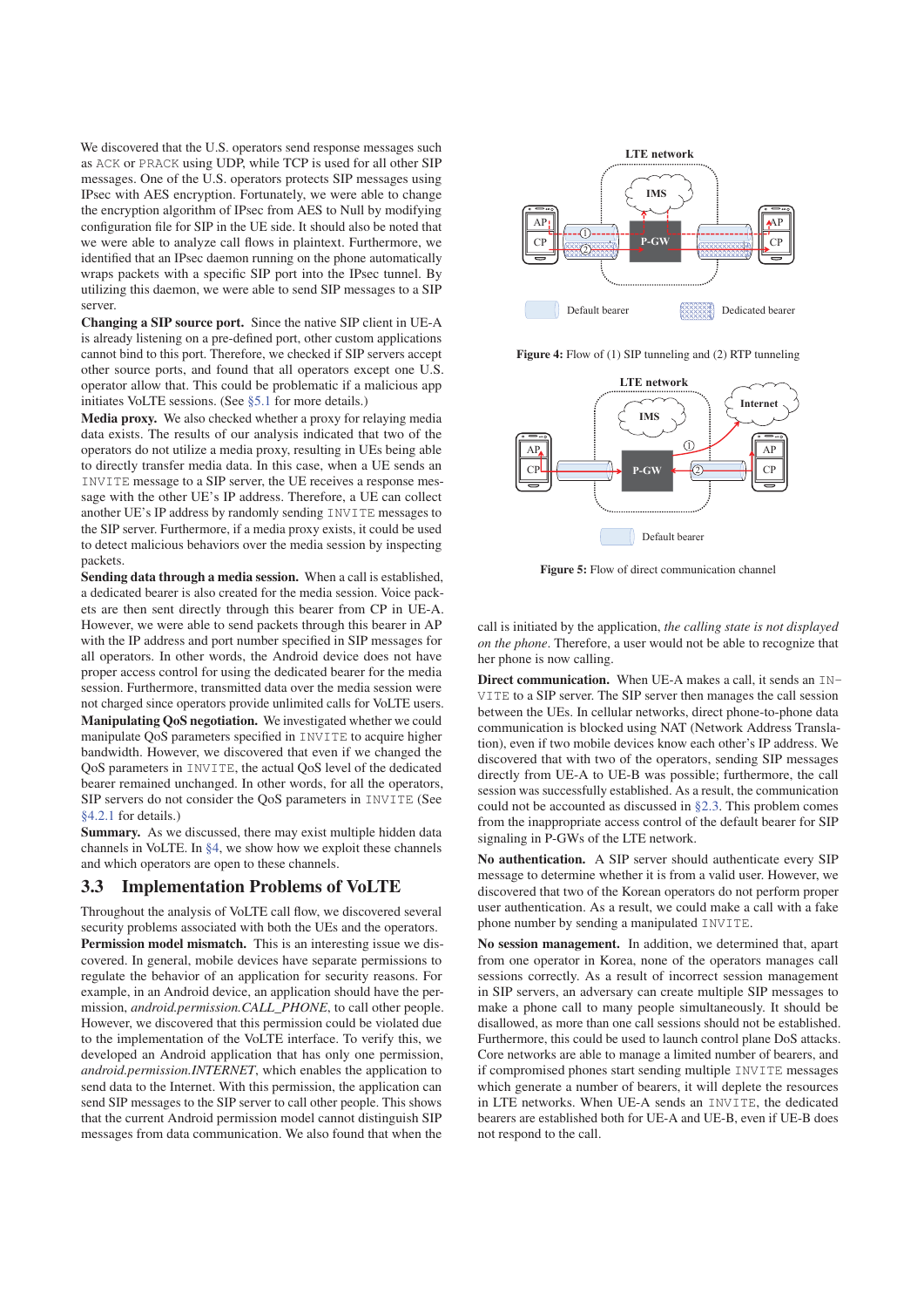Summary. VoLTE potentially has several security problems as we discussed in this section. In §5, we discuss how these vulnerabilities can be exploited among different operators.

## **Exploiting Hidden Data Channels**

From the analysis of the accounting policy and VoLTE call flow in §3.2, we showed the possibility of hidden channels that an adversary can utilize to bypass accounting. These channels are classified into channels that reside in the VoLTE call flow (i.e. SIP and RTP tunneling) and a direct communication channel utilizing a VoLTE default bearer.

SIP/RTP tunneling are potentially free channels in VoLTE call service, as in Figure 4.  $\overline{1}$  In SIP tunneling, the payload is embedded in SIP messages, and these messages are sent through the default bearer. Meanwhile,  $\mathcal{D}$  RTP tunneling carries the payload through the established dedicated bearer, as explained in §2.2. Strictly speaking, any protocol can be used for data delivery through the media session. However, we utilize RTP tunneling as all the operators we tested encapsulated voice data with RTP. Note that the voice data transmission using this channel is handled in the CP, and most of the details on its implementation remain proprietary.

Direct communication is another channel that directly sends one UE's data to another UE. Figure 5 illustrates the flow of direct communication:  $(1)$  phone-to-Internet and  $(2)$  phone-to-phone. Since the default bearer for VoLTE signaling messages is always established as long as the device is turned on, a UE can easily send data through this bearer to the Internet or another UE unless P-GW blocks it.

# 4.1 Exploitation

We implemented our own sending and receiving modules to verify the hidden channels in operational networks. Figure 6 illustrates the sending module (left) and receiving module (right), which are connected through the IMS network.

As 3GPP specifications give some freedom to operators, and it is not clear if all operators follow 3GPP specifications [3, 18] completely, our modules take this implementation-specific deviance into account. For example, for the operator using IPsec, we utilized the established IPsec tunnel to send our data instead of sending SIP messages directly. In the case of direct communication, we do not require any additional implementation since we can open a socket at each side and transfer packets directly, if possible.

#### *4.1.1 Sending Module*

First, our sending module should have more functionality than the native VoLTE calling application in a mobile phone; it should be able to vary its parameters such as the sender's phone number, IP address, and port number to create arbitrary media sessions. The sending module consists of SIP Parser, SIP Handler, SIP Tunneling Sender and RTP Tunneling Sender.

1 SIP Parser extracts common headers and carrier-specific headers in the packets obtained from native VoLTE apps. For example, an INVITE message contains the caller's phone number, IP address, and routing information such as IP addresses of SIP servers. SIP Parser automatically parses this information and stores it in its database separated by each operator for later recreation of the SIP message in our sending module.

2 SIP Handler manages the exploitation. When we initiate our attack, it takes configuration values: operator's name, phone number, and phones' IP address and port number for tunneling. By simply modifying these configuration values, the SIP Handler can generate SIP messages for each operator. It also randomly generates parameters (e.g. branch, tag, and calling ID) that distinguish each

call session to guarantee freshness. SIP Handler triggers either SIP Tunneling Sender or RTP Tunneling Sender for each test.

3 SIP Tunneling Sender establishes a SIP tunnel when it receives a signal from SIP Handler. It first fragments a file to be transferred into several blocks. Then it embeds the fragmented blocks inside the SIP messages. Since there exists a maximum number that we can fragment (otherwise blocked by SIP servers in IMS) and the size of each block cannot exceed the MTU, the SIP Handler may need to fragment the file into multiple blocks. For convenience, we place the data block at the end of the body in INVITE.

4 RTP Tunneling Sender is more complicated than SIP tunneling. In the case of RTP tunneling, fragmentation of a given file is the same as in SIP tunneling. However, we first must establish a media session to transfer data. Therefore, the RTP Tunneling Sender generates an INVITE and follows the native call flow until it gets an OK (200) message from the callee. It then extracts the IP address and the port number of the callee from the established media channel. It transfers the data blocks wrapped as an RTP packet to the extracted IP address and the port number. In native calling apps, voice is wrapped and sent from the CP. However, as described in §3.2.2, we discovered that audio packets from the AP to the receiver are routed correctly as well. To distinguish our packets from others, we add an identifier at the beginning of the payload. We also add the sequence number and timestamp after the identifier for our performance evaluation.

#### *4.1.2 Receiving Module*

The receiving module receives the data blocks in RTP packets sent from the sending module through the IMS network. Our receiving module consists of the SIP Tunneling Receiver, RTP Tunneling Receiver, Measuring Engine, and Data Storage.

**1 O SIP Tunneling Receiver** parses SIP messages and extracts our data from received RTP packets. Since SIP messages are processed in the AP, as described in §2.2, the SIP Tunneling Receiver can capture incoming packets and parse them in real time. As we placed the data blocks at the end of the body in the INVITE, the receiver can easily extract the fragmented blocks and reassemble them. The receiving module opens a raw socket to capture packets because a SIP daemon is already running on the device. For the operator using IPsec, we could easily extract SIP messages out of ESP packets since we changed the encryption algorithm to Null.

2 DIAG is QualComm's proprietary diagnostic protocol. It has a command that can be used to mirror every received packet to the RTP Tunneling Receiver via DIAG interface in the Android kernel as introduced by Delugre [10]. To initiate mirroring from CP to the DIAG interface, the mobile device has to be connected to a laptop once. After this, the laptop can be disconnected.

This step is necessary since the data we sent through the media channel are only processed in CP, but not forwarded to AP. Therefore, in order to receive and process packets directly, we need to utilize the DIAG command.

In addition to the DIAG command, one may consider Android radio interface layer (RIL) to receive audio data. The problem with the RIL interface is that some mobile devices do not export incoming voice to the AP. Instead, it transfers incoming voice directly to a speaker. Because of this limitation, we chose to use the DIAG command.

**3 RTP Tunneling Receiver** utilizes the DIAG interface. After the mobile device receives the DIAG command, RTP Tunneling Receiver starts receiving all network packets through the DIAG interface in the Android kernel. If the received packet is not corrupted and contains the identifier we set in the sending module, it accepts the packet. Finally, it extracts and sends data blocks to Data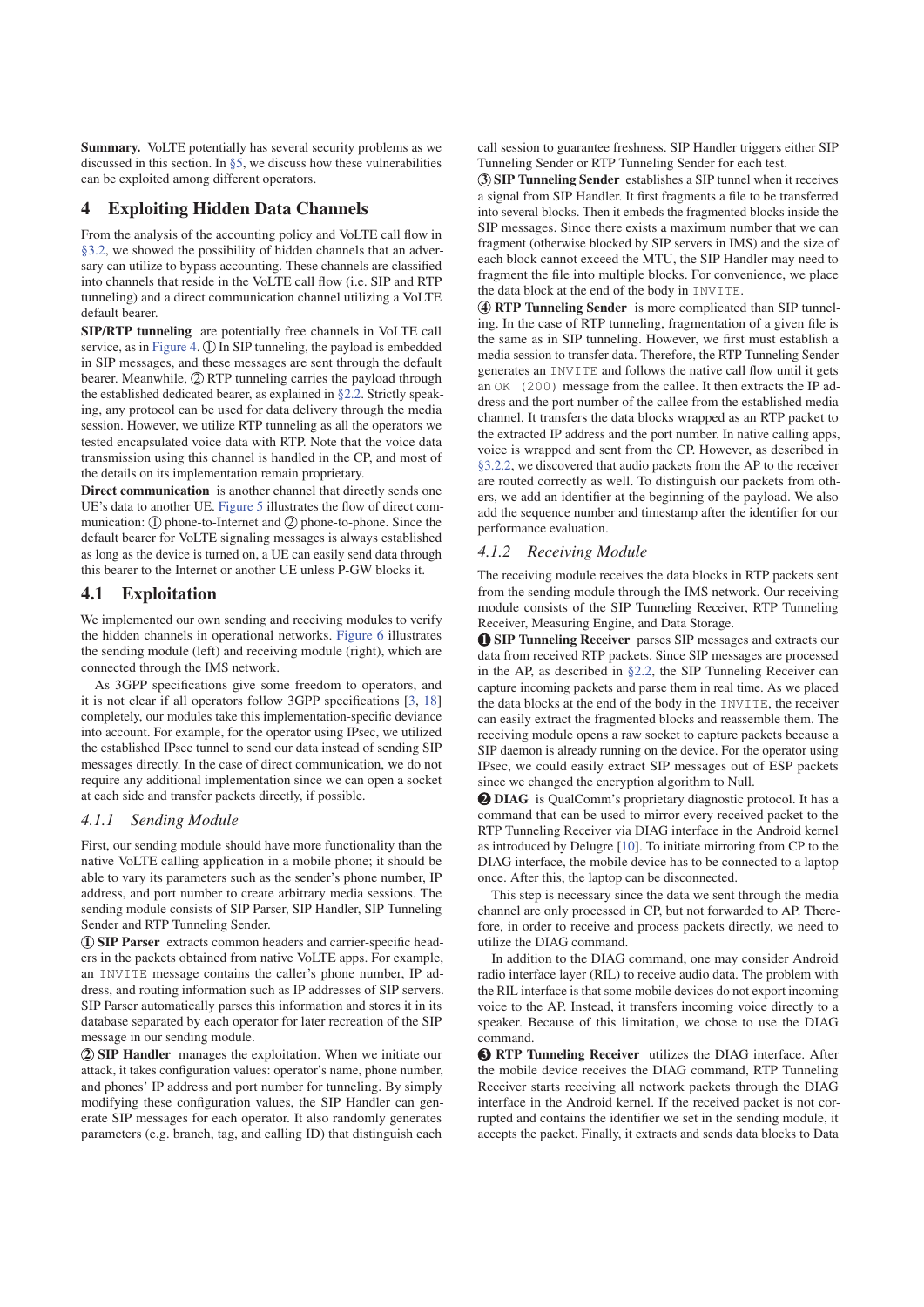

Figure 6: Diagram of Sending and Receiving Module

Storage while a sequence number and timestamp are passed to the Measuring Engine.

4 Measuring Engine receives a sequence number, timestamp, and data size from the receivers to evaluate the network performance of our tunneling. Note that we did not measure the performance for the SIP tunneling since it might cause denial of service to the SIP servers in the IMS network (See §5 for more details.)

#### *4.1.3 Challenges and Limitations*

During our implementation, we encountered some challenges. First, many operators do not follow the specifications [3, 18] for either the flow or the structure of SIP messages. For example, some operators do not transfer RINGING or SESSION PROGRESS during call setup. Some operators even simply modify or remove header fields for their own purposes. Consequently, much work had to be done to ensure our sending module adjusts operators' individual VoLTE features and obtain results thereupon.

The second challenge is that at the receiver's side, the device automatically closes the calling session by sending a BYE message when it does not receive RTP packets for a certain period (typically 10 seconds). Therefore, we had to wrap the data blocks into RTP packets to keep the session alive.

Finally, the receiving module requires a mobile device to be connected with a laptop once to send the DIAG command. However, once logging setup is complete, the device does not need to be connected with the laptop until it is powered off. We discovered that the DIAG interface in the Android kernel does not accept DIAG commands. We tried to send the DIAG command from the kernel to eliminate the one time connection to a laptop, but it was not successful. In contrast, from our laptop, we could send DIAG commands through the USB connection. There might be a protecting mechanisms in the CP that blocks DIAG commands from the mobile device since they are usually sent from control software in a laptop.

# 4.2 Evaluation

#### *4.2.1 Media Channel Properties*

We first measured the characteristics of the media channel during the call as in Table 2. The experiment is conducted with OPTis- $S<sup>4</sup>$ 

Table 2: Media channel characteristics

|                                                            |                  |           | US-1 US-2 KR-1 KR-2 KR-3 |    |
|------------------------------------------------------------|------------------|-----------|--------------------------|----|
|                                                            |                  |           |                          |    |
| Qos Param. (Kbps) 38 49 41<br>Bandwidth (Kbps) 38/49 49 65 |                  | 65        | 65                       | 65 |
| Latency (sec)                                              | $0.1 \qquad 0.1$ | $0.1$ 0.1 |                          |    |
| Loss rate $(\% )$                                          |                  |           |                          |    |

Table 3: Feasibility of our accounting bypass attacks in each operator

|               | Hidden Channel   US-1 US-2 KR-1 KR-2 KR-3 |   |   |  |  |
|---------------|-------------------------------------------|---|---|--|--|
| VoLTE         | SIP Tunneling                             |   |   |  |  |
| Call Service  | RTP Tunneling                             |   |   |  |  |
| <b>Direct</b> | Phone to Phone                            |   | x |  |  |
|               | Communication   Phone to Internet         | x |   |  |  |

software from Innowireless. These media channel characteristics represent bearer information set by operators as well as the QoS parameter for bandwidth designated in the body of an INVITE message.

When a mobile device establishes a media channel, the network sends a request for bearer creation with QoS information. We analyzed this request and extracted bandwidth, latency, and loss rate for the media channel. However, some operators do not specify this information in the message. In this case, we use the QoS class identifier (QCI) value in the message to identify the channel characteristics, as described in [1]. In most operators, as shown in Table 2, the bandwidth specified in the bearer request is different from the INVITE message.

#### *4.2.2 Hidden Data Channel Measurements*

We measured the network performance with the sending and receiving modules for the hidden data channel. The experiment was conducted on the same five operators as in §3. The feasibility of accounting bypass in each hidden data channel is shown in Table 3. The table indicates that if we can send data through a certain channel, it is not charged. In the case of SIP tunneling and RTP tunneling, all operators are open to free data transfer. However, the

<sup>4</sup> OPTis-S is a software that enables mobile device manufacturers to analyze control-plane messages.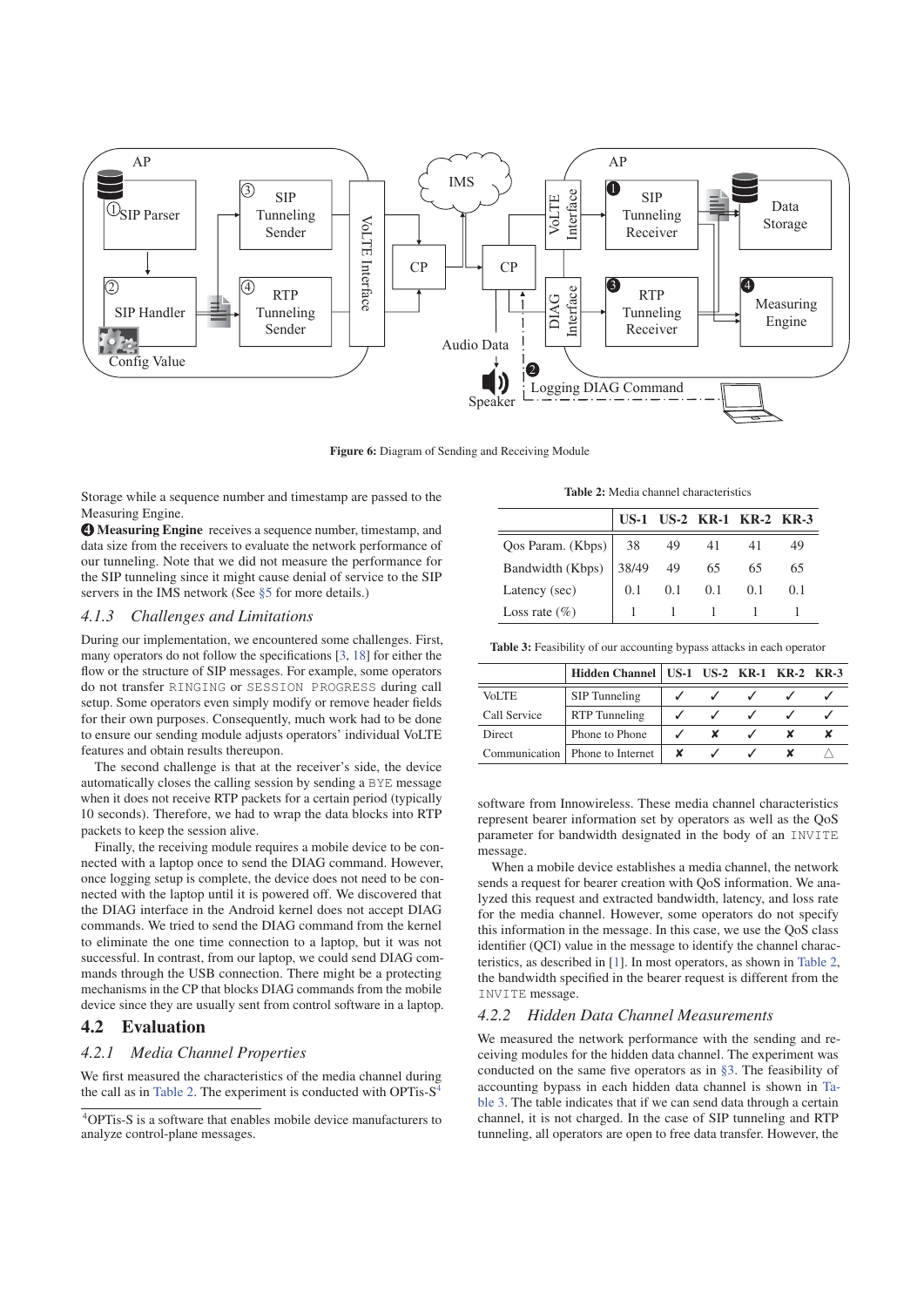Table 4: Measurement results of RTP tunneling in each target operator.

|                                              |  | US-1 US-2 KR-1 KR-2 KR-3                                            |  |
|----------------------------------------------|--|---------------------------------------------------------------------|--|
| Throughput (Kbps) 37.90 36.93 45.76 39 50.48 |  |                                                                     |  |
| Latency (sec)                                |  | $\begin{array}{ rrrr} 0.52 & 0.02 & 0.10 & 0.32 & 0.30 \end{array}$ |  |
| Loss rate $(\% )$                            |  | 1.44 1.74 0.77 0.65 0.73                                            |  |

result of direct communication is different among operators. In case of US-1, for example, phone-to-phone communication is available while phone-to-internet access is prohibited. The triangle mark in KR-3 means that a free data channel is available for IPv4, but not for IPv6. Since direct communication originates from implementation flaws or P-GW blocking policy, it can vary among operators. Through a feasibility analysis, we found that phone-to-phone direct communication is available for operators that do not have a media proxy.

We also measured the actual network performance for each operators, which includes throughput, latency, and loss rate, as shown in Table 4. While the information of network performance is included in the bearer creation request, we conducted this experiment to derive the actual performance. Since transferred data are wrapped with a RTP header upon UDP, we added an additional header containing an identifier, sequence number, and timestamp. To measure throughput, we calculated received packet bytes per unit time. For latency, the receiver computes the time difference and delay with the first two packets to sync its time with the sender.

Note that in our hidden data channel, we can send data as fast as possible. However, since the bandwidth is limited, more packets will be dropped when we increase the throughput. Therefore, by fitting the loss rate to 1% (i.e. using the same loss rate as in Table 2) by delaying or varying the payload size, we can obtain the actual throughput.

For the experiment, we sent 200,000 packets and averaged the results. Since multiple SIP messages can damage SIP servers in the IMS network, we did not measure the performance for SIP tunneling. As can be seen in Table 4, the results are different from the media channel characteristics in §4.2.1. The discrepancy may originate from several factors: number of users, cellular network status, or signal strength to the cell tower.

We also measured the performance of direct communication: phone-to-phone and phone-to-internet. The best result of phoneto-phone communication was 16.84 Mbps in one of the Korean operators. In the case of phone-to-internet, the best result was 21.55 Mbps for the same operator. This high throughput comes from the bandwidth of the default bearer for VoLTE signaling being configured in the same manner as the default bearer for the data service. However, as described in §2.2, data transmission through the default bearer for VoLTE signaling has the highest priority. Therefore, if a malicious user utilizes the VoLTE default bearer for data transmission, she will be guaranteed higher performance than normal users.

# 5 Exploiting VoLTE Mis-implementation

In §3.3, we described several security problems that an adversary can exploit to carry out malicious behaviors/activities. In this section, we discuss possible attacks that could be exploited using the discovered vulnerabilities. Table 5 describes the vulnerabilities with possible attacks and discusses if they are exploitable in each operator.

# 5.1 Permission Model Mismatch

In our experiment, an application with only Internet access permission can make a call. In addition, this calling activity is not displayed on the screen; thus, a user may not know that her device was making a call. Consequently, if a malicious application is installed on a victim's device, an adversary can conduct a couple of attacks by exploiting this vulnerability.

Denial of Service on Call is an easy way to block a victim's phone. With a malicious application installed on the victim's phone, an attacker can cause the phone to make calls to designated number(s) repeatedly. This activity would result in the victim not being able to receive any incoming calls. Furthermore, because the call is not displayed on the screen, the victim would not be cognizant that her phone is in a calling state. Therefore, this can cause denial of service on calls to the victim.

Overbilling is another powerful attack. If a malicious application installed on a victim's phone can send an INVITE message that initiates an expensive video call, severe overbilling of the victim can occur.

The permission model mismatch problem shows that the current permission model used by mobile phones cannot handle the All-IP environment properly. In the case of 3G networks using a circuit-switching network for voice calls, call permission and data permission are completely separated.

# 5.2 Direct Communication

Direct communication is an implementation problem originating from the policy configured in P-GW. Even though direct phoneto-phone communication should be blocked because it can allow attacks such as overbilling attacks, some operators do not prevent this access in VoLTE.

Free Video Call is a useful application of direct communication. Because direct phone-to-phone communication bypasses the IMS network, and only goes through P-GW, one can directly send an INVITE message for a video call to another party. On the callee's side, the phone only replies to the source IP address of the received INVITE, and no SIP server is involved in the procedure. Further, because all accounting related to VoLTE calls is handled in the IMS network, by using this method one can talk to others without being charged. One requirement is that the sender has to open a microphone, but this does not pose a difficulty because the user can simply root the phone. In the case of Korea, video calls from operators cost 1.66 times the price of a voice call. In the case of the U.S., the operators charge for both data and voice.

Caller Spoofing is a severe issue related to direct communication. Because packets are only routed through P-GW, there is no authentication between the caller and the callee. Accordingly, one can send a manipulated INVITE to spoof the victim. If the adversary modifies the phone number in the INVITE, the modified number will be on the screen of the victim's phone. Therefore, the victim would believe that the call is from that number. As a result, an adversary can exploit direct phone-to-phone communication for voice phishing by simply changing a few bytes in the INVITE.

## 5.3 Lack of Authentication

Absence of authentication is one of the three threats originating from mis-implementation of the IMS network.

Caller Spoofing is also feasible even when SIP messages go through SIP servers. When an adversary generates a modified IN-VITE message and sends it to the SIP server, if the SIP server only checks if the phone number is valid, the server is vulnerable to caller spoofing. When this is successful, it can also cause a calling fee to be imposed on the person who owns the modified phone number.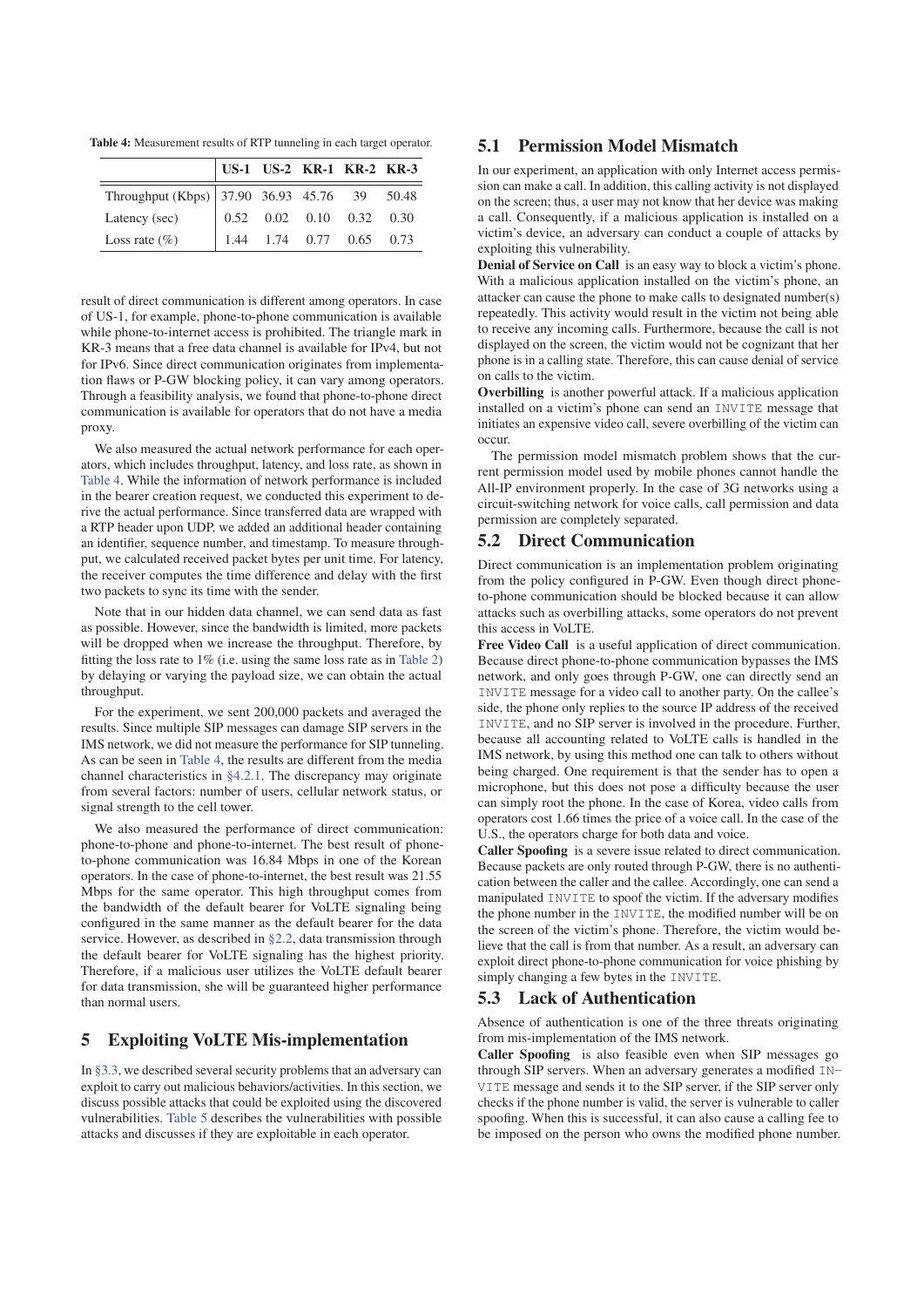Table 5: Threats and possible attacks in each operator

| <b>Weak Point   Threats</b> |                       |                                    |   |                                        | US-1   US-2   KR-1   KR-2   KR-3   Possible Attack |
|-----------------------------|-----------------------|------------------------------------|---|----------------------------------------|----------------------------------------------------|
| UE                          | Permission Mismatch   | Vulnerable for all Android devices |   | Denial of Service on Call, Overbilling |                                                    |
| P-GW                        | Direct Communication  |                                    | x | $\boldsymbol{x}$                       | Free Video Call, Caller spoofing                   |
| <b>IMS</b>                  | No Authentication     |                                    |   |                                        | Caller spoofing                                    |
|                             | No Session Management |                                    |   |                                        | Denial of Service on Core network, Cellular P2P    |

Therefore, this attack can be considered a simple yet powerful attack. In fact, not only INVITE, but also a BYE message can be used for caller spoofing. If operators do not properly authenticate users, BYE messages can be transmitted to terminate the victim's on-going call.

We found that two operators in Korea are vulnerable to caller spoofing. Other operators prevent spoofing using either of the following two methods: verifying the caller's phone number with the IP address or with International Mobile Station Equipment Identity (IMEI), a unique identifier for mobile devices.

#### 5.4 Lack of Session Management

Absence of session management is another issue of the IMS network. Since some operators do not manage call sessions, one can send multiple INVITE messages to the SIP server.

Denial of Service on Core network is a possible attack in this case. When the SIP server receives an INVITE message, it should open a session for each message and manage each session independently. If the number of INVITEs are too large, this can damage the SIP server and paralyze the IMS network for VoLTE service.

In general, a user can only call once at a time with the native calling app in the mobile phone. However, with our sending module, we can transmit virtually an unlimited number of INVITE messages. In our analysis, if UE-A sends INVITE, the dedicated bearers among UE-A, the P-GW, and UE-B are all established, even when UE-B does not answer the call. Since the cost of the bearer activation and release procedure is expensive among control-plane procedures, multiple INVITEs can overload the P-GW, causing a denial of service on the core network.

We conducted our experiment only sending 2-4 INVITE messages, and checked whether a call session for each message is created. We found that except for one operator in Korea, all the other operators in the experiment are vulnerable. The most important aspect of our attack is that we can commit a denial of service attack with only one mobile device whereas such an attack usually requires a huge number of bots. Of course, we were not able to verify the cost of each bearer in the operator, or whether this attack actually shuts down the SIP server.

Cellular P2P is a more complicated application but is still feasible. Since there is no session management, users can send multiple INVITE messages to create several call sessions. When multiple call sessions are established among users, people can share files as torrents through RTP tunneling. Even though the 1% loss rate is high, we can utilize the reliable UDP protocol, as in [9]. The throughput is adequate and there is still enough speed to transfer files as a torrent because there are many peers in the cellular network, and these peers do not usually shutdown their phones. Therefore, people can share movies or other content when they are sleeping. If implementation is seriously concerned, Cellular Tor can also be available to evade censorship on the cellular networks.

#### **Countermeasures**

In this section, we discuss solutions for both free hidden channels and VoLTE service abuse attacks. Since these solutions are quite intuitive, they can be easily applied to the commercial cellular networks. Some attack vectors originate from mis-implementation of operators, while others are derived from fundamental problems of the VoLTE system. These fundamental problems are more difficult to obviate than the other attacks. To prevent these attacks, we suggest more difficult yet comprehensive solutions for securing the overall VoLTE service.

#### 6.1 Immediate Solution

Filtering. The main cause of direct communication is inappropriate access control of user-initiated requests at P-GWs in cellular networks. The purpose of the VoLTE default bearer is call signaling; therefore, the P-GW should filter out all other packets except SIP messages. In our analysis, however, some operators do not follow the standard for call related services. For example, one operator in Korea provides conference calls using their proprietary protocols on top of HTTP although an IETF standard [21] provides a conference call solution using the SIP protocol. This inconsistency of service implementation can create difficulties in correctly managing the access control in the P-GW.

In addition, operators should block all packets travelling directly from a UE to another UE, and only allow packets from UEs to the SIP server/media proxies, and vice versa. As a result, free data channels as well as free video calls and caller spoofing could be blocked.

Strict Session Management. This is another requirement for securing VoLTE. SIP tunneling, denial of service, and cellular p2p are all possible attacks resulting from the absence of session management. If a SIP server carefully inspects SIP messages originating from UEs, it can block SIP tunneling. For example, it can check whether an invalid field or content exist in the header and the payload. If the result of the check is unsatisfactory, it should reject the requests and respond to UEs with an error message.

Further, to protect against SIP tunneling and denial of service attacks, operators should limit the number of SIP messages from a UE within a certain period. If an adversary exceeds a certain threshold, operators should block the adversary and inspect her activities. Furthermore, the SIP server should check if a UE is already calling another UE. If so, it should block other call originating messages (i.e. INVITE messages). This policy can detect and prevent other attacks such as cellular p2p definitely, and intuitively because a prerequisite of these attacks is that an adversary should be able to send multiple INVITE messages.

UE Verification. To prevent call spoofing, SIP servers should verify the source of SIP messages. One possible way to facilitate this is to add a UE's unique identity such as IMEI to SIP messages. SIP servers would then be able to cross-check the unique identity with the phone number. Unless a unique identity is stored securely in the mobile device, an adversary can easily intercept this information by remotely installing a malicious application.

Another solution is to bind the phone number with the IP address of a UE. The operators can validate the user-initiated SIP messages by checking UE's IP header with the parameters (such as IP ad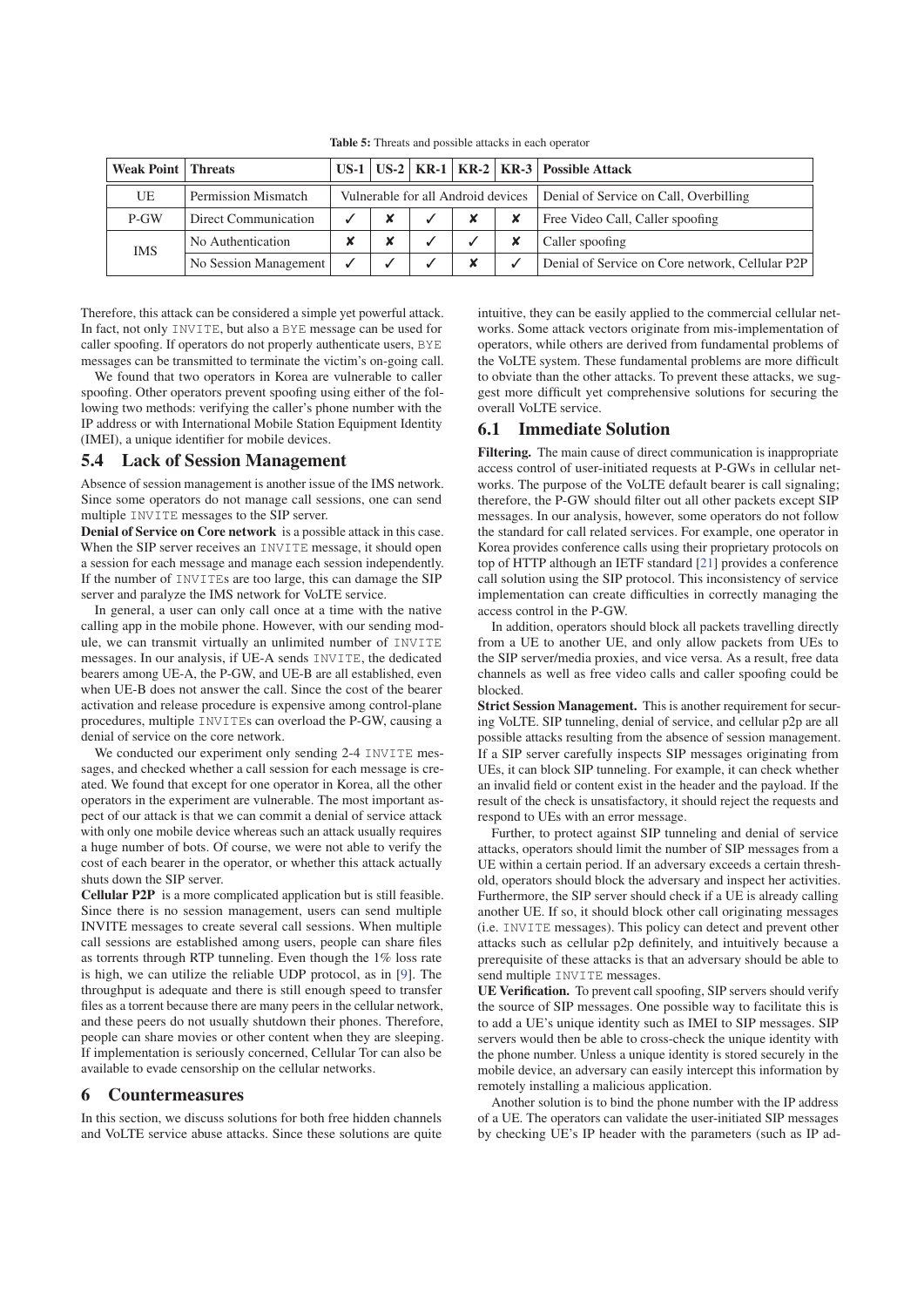dress, phone number, and device unique identity) in SIP messages because this information is already stored in the operators' server. IP spoofing is also possible, but we found that all the operators we experimented with have an IP spoofing prevention mechanism for the data interface. Even though we have not tested IP spoofing for the VoLTE interface, the operators might have already installed a similar mechanism in VoLTE. Therefore, cross-checking is a strong yet easy to implement solution.

However, it cannot prevent caller spoofing in cases where an adversary spoofs the victim's IMS registration procedure, such that the SIP server stores spoofed parameters. A UE registers itself to a SIP server by exchanging REGISTER messages, and the SIP server stores several parameters that can identify the UE. Thus, if an adversary can spoof the registration, she can obtain the full permission of the victim's phone address.

Deep Packet Inspection (DPI). Since the RTP tunneling exploits the media dedicated bearer during a VoLTE call, operators can recognize if a user is utilizing the media channel through traffic monitoring. This monitoring job can be done by applying a deep packet inspection (DPI) solution in P-GWs or media proxies. However, if an adversary disguises the data into voice-like traffic, then the DPI solution will not be sufficient to prevent it.

Accounting Policy. All the free channels we exploited in this paper resulted from time-based accounting. This problem can be resolved by changing the accounting policy of VoLTE service to a byte usagebased scheme. Of course, even in this case, an adversary can still exploit a voice channel. However, she cannot bypass the accounting. This seems quite natural, but it would be difficult for the operators to change the current time-based policy since it is deeply related to the revenue. 70% of total revenue in the operators is still from voice and SMS [12].

# 6.2 A Long-term and Comprehensive Solution

Permission model mismatch is a severe problem that is prevalent in current VoLTE-compatible mobile devices. Unlike the previous call mechanism, as VoLTE is IP-based, the current permission model of mobile devices cannot handle it. Strictly binding sockets from any application to the data interface would be one way to prevent it. In this way, SIP packets from an application cannot reach the SIP server. The operators, in the same manner, should block packets from the data interface. One limitation of this solution is that deploying the solution would not be easy since all the firmware of mobile devices should be updated. Furthermore, data encryption (e.g. IPsec or TLS for signaling, and sRTP for media data) should be deployed as specified in the 3GPP specifications [4, 5].

However, even with strict binding and encryption, an adversary can still utilize tunneling since she has all permission for her phone. Another way to resolve the problem is to process both call signaling and voice data transmission in the CP as a traditional circuitswitching call does. The CP only allows legitimate call related requests and blocks all other packets utilizing the VoLTE interface from the AP. Thus, an adversary cannot send manipulated packets through the VoLTE interface. Furthermore, protecting the CP with hardware security modules such as TrustZone or secure storage [6] may also be required to prevent the adversary from intercepting SIP messages in the CP.

# 7 Related Work

Accounting Issues in Cellular Network. Several research groups have studied cellular accounting issues [14, 15, 25–27, 32]. There are two main attacks related to accounting: accounting bypass and overbilling.

Peng et al. demonstrated DNS port abuse for free-data [25]. In [26], the authors uncovered an accounting bypass by source IP address spoofing because a mobile data charging system was only based on the packet header. Go et al. wrapped their payload in a TCP retransmission packet and utilized some ISPs that did not charge a fee to ensure fairness [14, 15].

In addition to accounting bypass, overbilling attacks, also occur. Go et al. pointed out that TCP retransmission could also be used to impose a data fee on a victim. In [25], a large quantity of spam data was sent to a victim using VoIP and a malicious phishing link. The unfair billing practices of some operators were illuminated in [27, 32].

While much research has been conducted on accounting bypass and overbilling, our work is fundamentally different in terms of the interface we used. Previous works only covered accounting issues related to the data interface, whereas our work is focused on the VoLTE interface. Furthermore, previous research studies assumed that the overbilling attacks were committed by first installing a malicious application on the victim's phone. In contrast, in our call spoofing attack, the adversary only needs her own device.

VoIP Tunneling for Censorship Resistance. Much research has been conducted on VoIP tunneling, with a specific focus on avoidance of censorship. In general, VoIP services such as Skype are widely used as tunneling protocols. Skypemorph sends Tor traffic through UDP ports via the Skype video call channel [22]. In [33], the authors utilized RTP downstream to avoid censorship. In the case of Freewave, data are converted to acoustic signal data and loaded into normal VoIP packets to hide the data [19].

Our work also utilizes a tunneling protocol and data concealment. However, our focus is on accounting bypass as well as discovery of mis-implementation problems. In other words, the main goal of our work for tunneling is different from that of previous works. In fact, in contrast to previous works, which applied tunneling on the Internet, our work is the first to apply tunneling in cellular networks. DoS Attack on Cellular Network. Various DoS attacks in cellular networks have also been investigated. In general, most research on DoS attacks has been related to the GSM Network [11, 16, 23, 28, 30]. Enck et al. suggested that sending SMS to certain phone numbers compiled by a hit-list would massively affect the cellular core network [11]. Traynor et al. [30] demonstrated that degrading the cellular network service was possible with a cellular botnet. Mulliner et al. [23] described how malformed SMS messages could force mobile phones to be rebooted, and would finally overload the network. Golde et al. [16] introduced a DoS attack because of mis-authentication in the GSM network. Traynor et al. [31] presented DoS attacks exploiting the setup and teardown process of the radio interface in the GPRS/EDGE network. The UMTS network is still vulnerable to a targeted DoS. While Enck et al. utilized a phone number on the GSM network, Qian et al. made a hit-list by fingerprinting IP addresses to carry out a targeted DoS on the core network of UMTS [28].

In contrast to these attacks on GSM networks, the DoS attack proposed in this paper is against the VoLTE network, and can be initiated by a significantly small number of mobile devices.

### 8 Future Work and Conclusion

We conducted an analysis of the VoLTE network of five operators in the United States and South Korea. To the best of our knowledge, we are the first to analyze security issues on the VoLTE network. The key contribution of our study is that VoLTE transition is not simple, but involves the EPC core (3GPP standards), OS support at UE, hardware interface redesign, and cellular accounting policies. The main lesson is that it negates the common belief that VoLTE is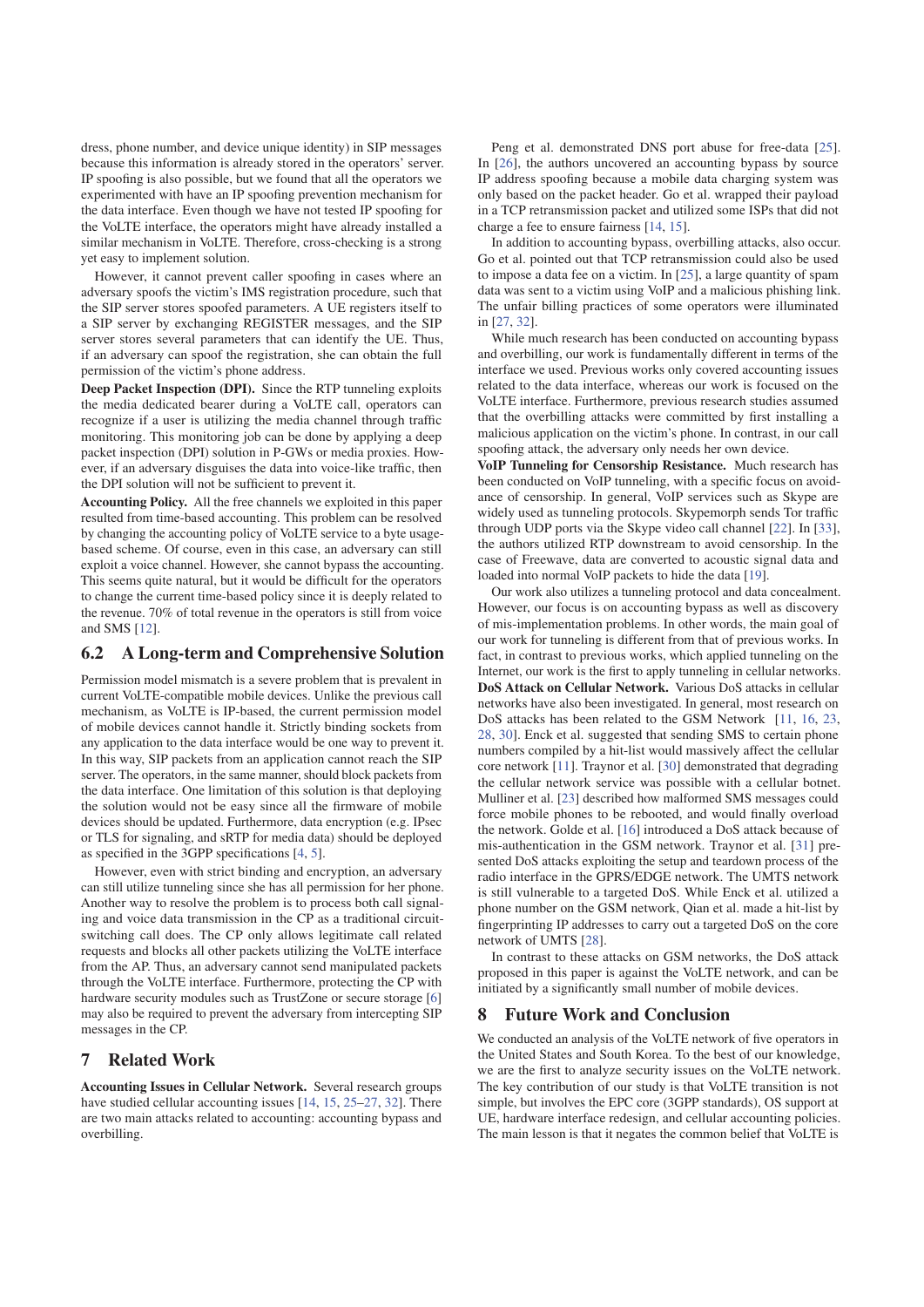a simple transition because VoIP is well understood on the Internet. In contrast, it shows that architectural aspects of cellular networks make the problem much more complex. Although we discovered a few implementation bugs that are easy to fix, the core problem is complicated processes, involving accounting, access control, session management, and EPC-UE interaction. This is evidenced by the response from ISPs, Android, and US/KR CERTs to our responsive disclosure. It requires greater attention because a systematic security analysis of new architecture is always necessary to make the architecture robust.

In this paper, we considered security issues and possible attacks related to VoLTE call service after legitimate IMS registration. However, an attacker can also utilize a SIP REGISTER message to perform other attacks. If there are vulnerabilities in the registration phase, an attacker can control all access to a victim's VoLTE service. For example, she can carry out an imposter attack or even wiretapping. We plan to investigate scenarios such as this in future work. In this work, we concentrated on the problems and vulnerabilities discovered in five operators; however, more problems and vulnerabilities may be present in these and other operators. As more and more operators provide VoLTE services, it is essential that more security analyses be conducted on VoLTE networks.

### 9 Acknowledgment

We thank the anonymous reviewers for their helpful feedback. This research was supported by (1) the MSIP (Ministry of Science, ICT and Future Planning), Korea, under the ITRC (Information Technology Research Center) support program (IITP-2015-R0992-15-1006) supervised by the IITP (Institute for Information & communications Technology Promotion), and (2) Next-Generation Information Computing Development Program through the National Research Foundation of Korea(NRF) funded by the MSIP (No. NRF-2013R1A1A1076024). Yeongjin Jang and Taesoo Kim were partly supported by the NSF DGE-1500084, ONR N000141512162, and DARPA-15-15-TC-FP-006.

#### 10 References

- [1] 3GPP. ETSI TS 23.203. Policy and charging control architecture, 2012.
- [2] 3GPP. ETSI TS 23.221. Architectural requirements, 2011.
- [3] 3GPP. ETSI TS 23.228. IP Multimedia Subsystem (IMS) Stage 2, 2011.
- [4] 3GPP. ETSI TS 33.203. Access security for IP-based services, 2011.
- [5] 3GPP. ETSI TS 33.210. Network Domain Security (NDS); IP network layer security, 2011.
- [6] T. Alves and D. Felton. Trustzone: Integrated hardware and software security. *ARM white paper*, 3(4):18–24, 2004.
- [7] J. Arkko, G. Camarillo, A. Niemi, T. Haukka, and V. Torvinen. Security mechanism agreement for the session initiation protocol (SIP), 2003.
- [8] J. Beekman and C. Thompson. Breaking Cell Phone Authentication: Vulnerabilities in AKA, IMS, and Android. In *WOOT*, 2013.
- [9] T. Bova and T. Krivoruchka. Reliable UDP protocol. *draft-ietf-sigtran-reliable-udp-00.txt*, 1999.
- [10] G. Delugre. Reverse engineering a Qualcomm baseband. *CCC*, 2011.
- [11] W. Enck, P. Traynor, P. McDaniel, and T. La Porta. Exploiting Open Functionality in SMS-Capable Cellular Networks. In

*Proceedings of the 12th ACM conference on Computer and communications security*, pages 393–404. ACM, 2005.

- [12] Ericsson. What is voice over LTE?, January 2013.
- [13] Global mobile Suppliers Association and others. Evolution to LTE report, 2015. [Online; accessed 11-May-2015].
- [14] Y. Go, E. Jeong, J. Won, Y. Kim, D. F. Kune, and K. Park. Gaining Control of Cellular Traffic Accounting by Spurious TCP Retransmission. In *Proceeding of the Network and Distributed System Security Symposium (NDSS)*, 2014.
- [15] Y. Go, D. F. Kune, S. Woo, K. Park, and Y. Kim. Towards Accurate Accounting of Cellular Data for TCP Retransmission. In *Proceedings of the 14th Workshop on Mobile Computing Systems and Applications*, page 2. ACM, 2013.
- [16] N. Golde, K. Redon, and J.-P. Seifert. Let Me Answer That for You: Exploiting Broadcast Information in Cellular Networks. In *Proceedings of the 22nd USENIX conference on Security*, pages 33–48. USENIX Association, 2013.
- [17] GSM Association. Voice and Video calls over LTE. [Online; accessed 14-May-2015].
- [18] GSM Association. VoLTE Service Description and Implementation Guidelines, Version 1.1, 2014.
- [19] A. Houmansadr, T. J. Riedl, N. Borisov, and A. C. Singer. I want my voice to be heard: IP over Voice-over-IP for Unobservable Censorship Circumvention. In *NDSS*, 2013.
- [20] IDATE. in World LTE market, 2014. [Online; accessed 11-May-2015].
- [21] A. Johnston and O. Levin. Session Initiation Protocol (SIP) Call Control-Conferencing for User Agents, 2006.
- [22] H. Mohajeri Moghaddam, B. Li, M. Derakhshani, and I. Goldberg. Skypemorph: Protocol Obfuscation for Tor Bridges. In *Proceedings of the 2012 ACM conference on Computer and communications security*, pages 97–108. ACM, 2012.
- [23] C. Mulliner, N. Golde, and J.-P. Seifert. SMS of Death: From Analyzing to Attacking Mobile Phones on a Large Scale. In *USENIX Security Symposium*, 2011.
- [24] F. Özavci. VOIP Wars: Return of the SIP, 2013.
- [25] C. Peng, C.-y. Li, G.-H. Tu, S. Lu, and L. Zhang. Mobile Data Charging: New Attacks and Countermeasures. In *Proceedings of the 2012 ACM conference on Computer and communications security*, pages 195–204. ACM, 2012.
- [26] C. Peng, C.-Y. Li, H. Wang, G.-H. Tu, and S. Lu. Real Threats to Your Data Bills: Security Loopholes and Defenses in Mobile Data Charging. In *Proceedings of the 2014 ACM SIGSAC Conference on Computer and Communications Security*, pages 727–738. ACM, 2014.
- [27] C. Peng, G.-h. Tu, C.-y. Li, and S. Lu. Can We Pay for What We Get in 3G Data Access? In *Proceedings of the 18th annual international conference on Mobile computing and networking*, pages 113–124. ACM, 2012.
- [28] Z. Qian, Z. Wang, Q. Xu, Z. M. Mao, M. Zhang, and Y.-M. Wang. You Can Run, but You Can't Hide: Exposing Network Location for Targeted DoS Attacks in Cellular Networks. In *NDSS*, 2012.
- [29] J. Rosenberg, H. Schulzrinne, G. Camarillo, A. Johnston, J. Peterson, R. Sparks, M. Handley, E. Schooler, et al. SIP: session initiation protocol, 2002.
- [30] P. Traynor, M. Lin, M. Ongtang, V. Rao, T. Jaeger, P. McDaniel, and T. La Porta. On Cellular Botnets: Measuring the Impact of Malicious Devices on a Cellular Network Core.